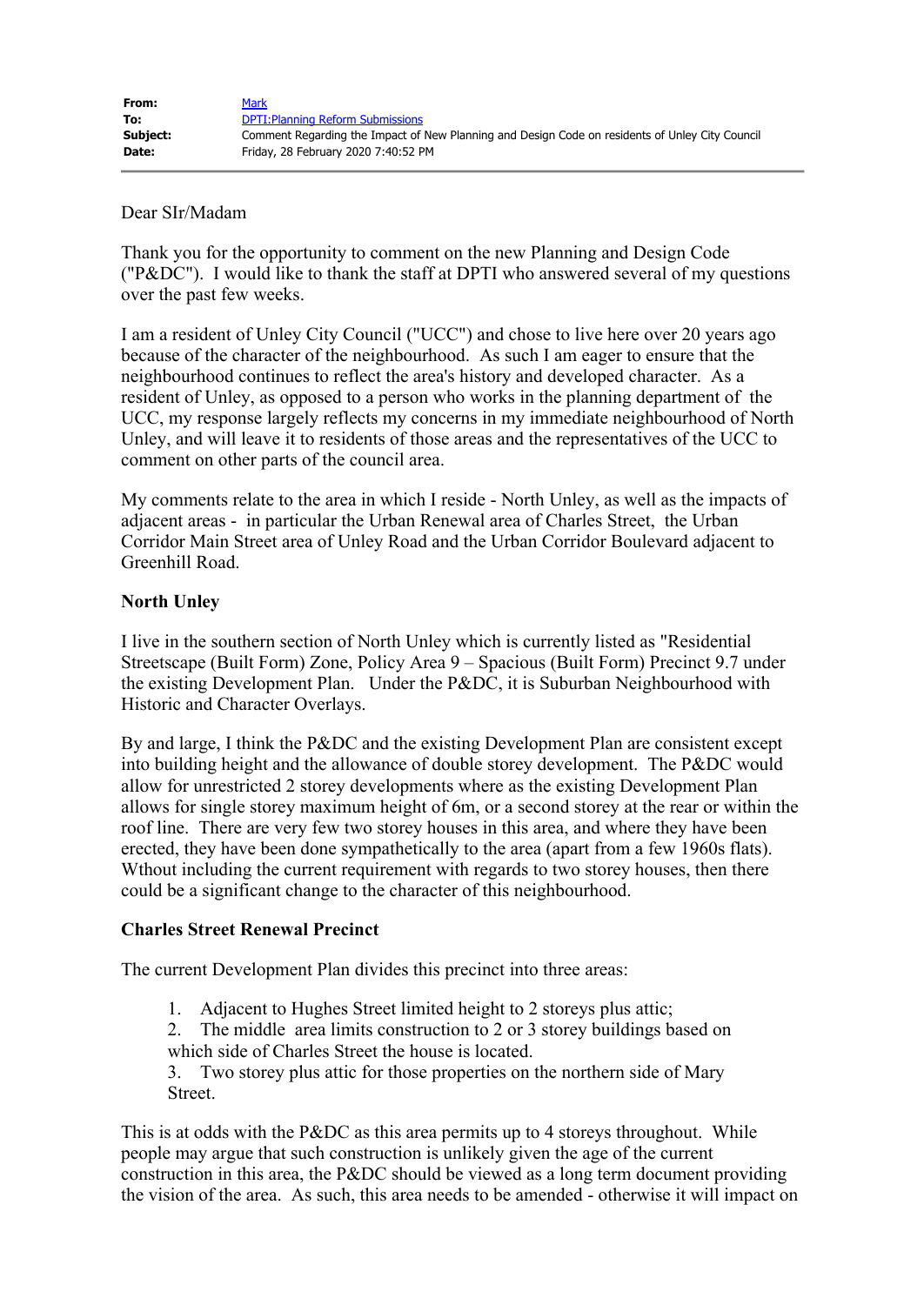residents in neighbouring zones - eg Hughes Street residents and southern side of Mary St residents.

# **Unley Road and Greenhill Road**

The existing Development Plan envisages the impact on suburban zones where there is a boundary with a zone which allows for buildings of several storeys. In North Unley this occurs with Unley Road and Greenhill Road (and the Charles Street Renewal Area discussed above). The current Development plan restricts building height to a 30 degree envelope measured from a height of 3m at the zone boundary. As far as I can see this has not been included in the P&DC and therefore it should be amended to reflect this requirement.

### **General Comments**

I have heard the Minister repeatedly state in the media that this P&DC is meant to reflect the existing Development Plans. After only a scan of the P&DC and the existing Development Plan, I can see that this is not accurate. If the Minister's statements represent the intention of this process, then there needs to be a complete review made by DPTI and the relevant UCC staff to ensure that these oversights are corrected. Otherwise there will be a complete lack of confidence in this process.

In addition I have a number of other concerns about the processes:

- whether the notification process (whereby immediate neighbours, who will most likely be impacted by proposed developments, are notified early in the planning and development process), will continue in order that affected residents are able to express their views. In my experience, the UCC has provided timely notification of double storey developments which impacted the amenity of my property due to overlooking issues. The initial application provided for no abatement of overlooking issues into habitable spaces apart from planned foliage. The planning department, the applicant and, liaised through the consultation process and eventually agreed on the use of appropriate screening. Consequently the development occurred with all parties in agreement. I am concerned that this sort of notification will not occur in the future - and this can cause unpleasantness to develop within communities.
- it appears that within a neighbourhood zones, developments which are non residential can be approved. In the City of Unley, shops and commercial activities should continue to be restricted to the corridors and central town area adjacent to the Council offices. I can not see why an Aldi, for instance, should EVER be allowed to be built within a neighbourhood zone. Consequently I think that the suburban neighbourhood zone should be restricted to residential usage.
- I am not clear as to how the plan evolves in the future. UCC have been the custodians of the general character of the City of Unley and of historic and charater areas for over 180 years. While not perfect, they seem to have done an excellent job at creating a diverse group of suburbs while retaining a distinct character. Over the years, Unley residents have also played their part through electing Council members and engaging with the Development Assessment Panels in order to convey their views as to what constitutes the essence of the City of Unley. I have concerns that these processes are in jeopardy if a State Government Department is given the power to unilaterally override UCC's planning and development processes.

## Regards